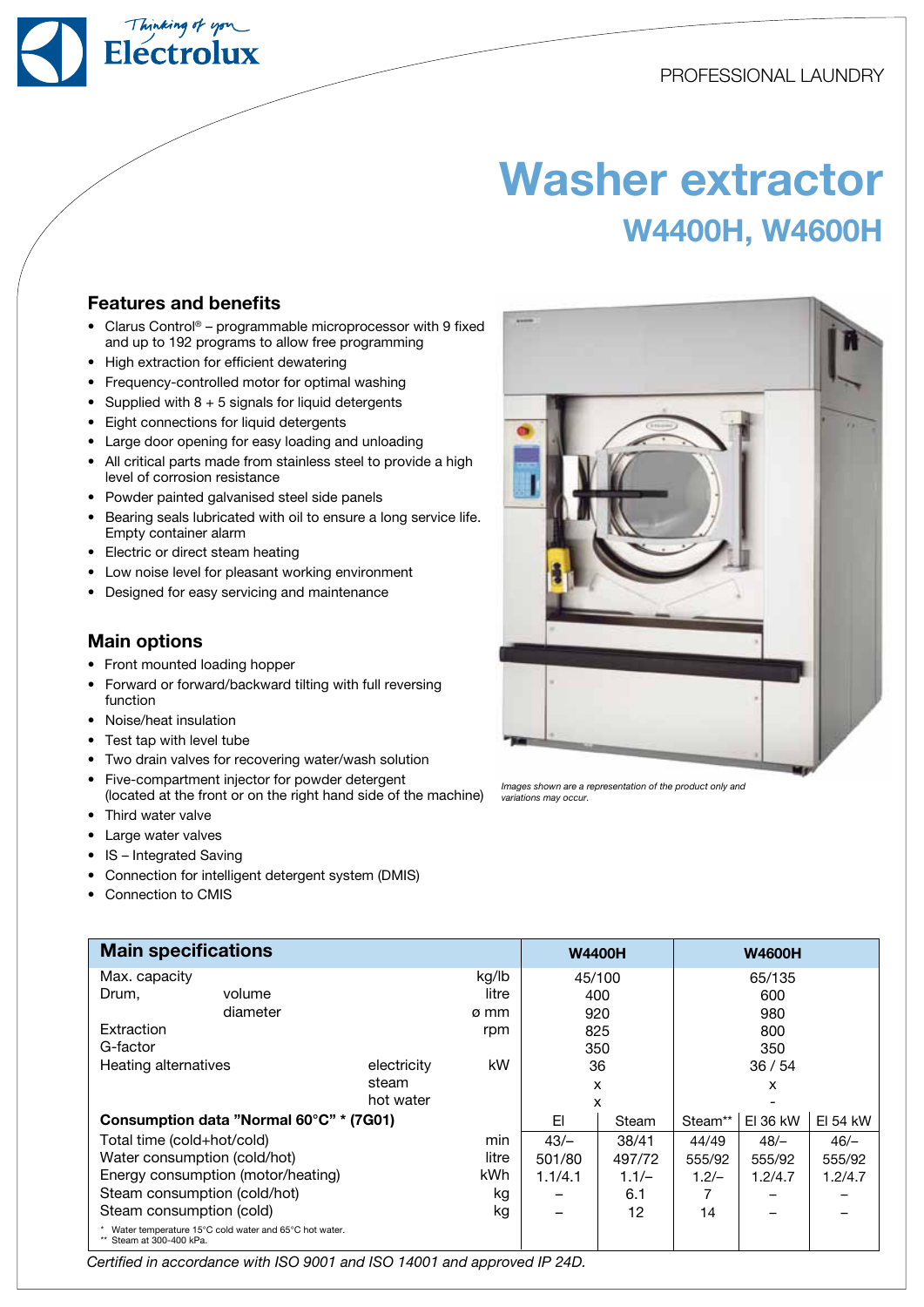

| <b>Electrical connections*</b>                                                                                                                                                                                                                                                                                                            |                                              |                                                                                                                     | <b>W4400H</b>                                                                                        | <b>W4600H</b>                                                                                        |  |
|-------------------------------------------------------------------------------------------------------------------------------------------------------------------------------------------------------------------------------------------------------------------------------------------------------------------------------------------|----------------------------------------------|---------------------------------------------------------------------------------------------------------------------|------------------------------------------------------------------------------------------------------|------------------------------------------------------------------------------------------------------|--|
| Heating                                                                                                                                                                                                                                                                                                                                   | Voltage                                      |                                                                                                                     |                                                                                                      |                                                                                                      |  |
| EI.                                                                                                                                                                                                                                                                                                                                       | 230V 3AC 50 Hz                               | kW(A)                                                                                                               |                                                                                                      | 38 (100)                                                                                             |  |
|                                                                                                                                                                                                                                                                                                                                           | 230V 3AC 50 Hz                               | kW(A)                                                                                                               | $\overline{a}$                                                                                       | 56 (160)                                                                                             |  |
|                                                                                                                                                                                                                                                                                                                                           | 240V 3AC 60 Hz                               | kW(A)                                                                                                               | $\overline{\phantom{a}}$                                                                             | 38 (100)                                                                                             |  |
|                                                                                                                                                                                                                                                                                                                                           | 240V 3AC 60 Hz                               | kW(A)                                                                                                               | $\overline{a}$                                                                                       | 56 (160)                                                                                             |  |
|                                                                                                                                                                                                                                                                                                                                           | 400-415V 3N AC 50 Hz<br>400-415V 3N AC 50 Hz | kW(A)                                                                                                               | 36 (63)                                                                                              | 38 (63)                                                                                              |  |
|                                                                                                                                                                                                                                                                                                                                           |                                              | kW(A)                                                                                                               |                                                                                                      | 56 (100)                                                                                             |  |
| Steam or                                                                                                                                                                                                                                                                                                                                  | 230V 3AC 50 Hz                               | kW(A)                                                                                                               |                                                                                                      | 4(16)                                                                                                |  |
| non-heated                                                                                                                                                                                                                                                                                                                                | 230V 3AC 60 Hz<br>400-415V 3N AC 50 Hz       | kW(A)<br>kW(A)                                                                                                      | 5.5(10)                                                                                              | 4(16)                                                                                                |  |
|                                                                                                                                                                                                                                                                                                                                           |                                              |                                                                                                                     |                                                                                                      | 4(16)                                                                                                |  |
|                                                                                                                                                                                                                                                                                                                                           | Water, steam and air connection              |                                                                                                                     |                                                                                                      |                                                                                                      |  |
| Water valves<br>Rec. water pressure<br>Functioning limits for water valve<br>Capacity at 300 kPa<br>Drain valve<br>Draining capacity<br>Steam valve<br>Rec. steam pressure<br>Functioning limits for steam valve<br>Compressed air<br>Air pressure<br>Air consumption<br>Five-compartment detergent injector<br><b>Floor requirements</b> |                                              | <b>DN</b><br>kPa<br>kPa<br>l/min<br>ø mm<br>l/min<br>DN<br>kPa<br>kPa<br><b>DN</b><br>kPa<br>I/h<br><b>DN</b><br>Hz | 25<br>200-600<br>50-1000<br>110<br>110<br>400<br>20<br>300-600<br>50-800<br>6<br>500-700<br>20<br>20 | 25<br>200-600<br>50-1000<br>110<br>110<br>400<br>20<br>300-600<br>50-800<br>6<br>500-700<br>20<br>20 |  |
| Frequency of the dynamic force<br>Floor load at max extraction                                                                                                                                                                                                                                                                            |                                              | kN                                                                                                                  | 13.8<br>$15.8 \pm 1.2$                                                                               | 13.3<br>$16.9 \pm 1.4$                                                                               |  |
| <b>Sound levels</b>                                                                                                                                                                                                                                                                                                                       |                                              |                                                                                                                     |                                                                                                      |                                                                                                      |  |
| Sound level<br>Sound level with insulation                                                                                                                                                                                                                                                                                                |                                              | dB(A)<br>dB(A)                                                                                                      | 75<br>< 70                                                                                           | 76<br>< 70                                                                                           |  |
| <b>Heat emission</b>                                                                                                                                                                                                                                                                                                                      |                                              |                                                                                                                     |                                                                                                      |                                                                                                      |  |
| % of installed power, max                                                                                                                                                                                                                                                                                                                 |                                              | 5                                                                                                                   | 6                                                                                                    |                                                                                                      |  |
| Shipping data                                                                                                                                                                                                                                                                                                                             |                                              |                                                                                                                     |                                                                                                      |                                                                                                      |  |
| Shipping volume                                                                                                                                                                                                                                                                                                                           |                                              | net, kg<br>crated, kg<br>$\mathsf{m}^3$                                                                             | 1200<br>1300<br>5.33                                                                                 | 1380<br>1500<br>5.7                                                                                  |  |

\* Other voltages available, see installation manual.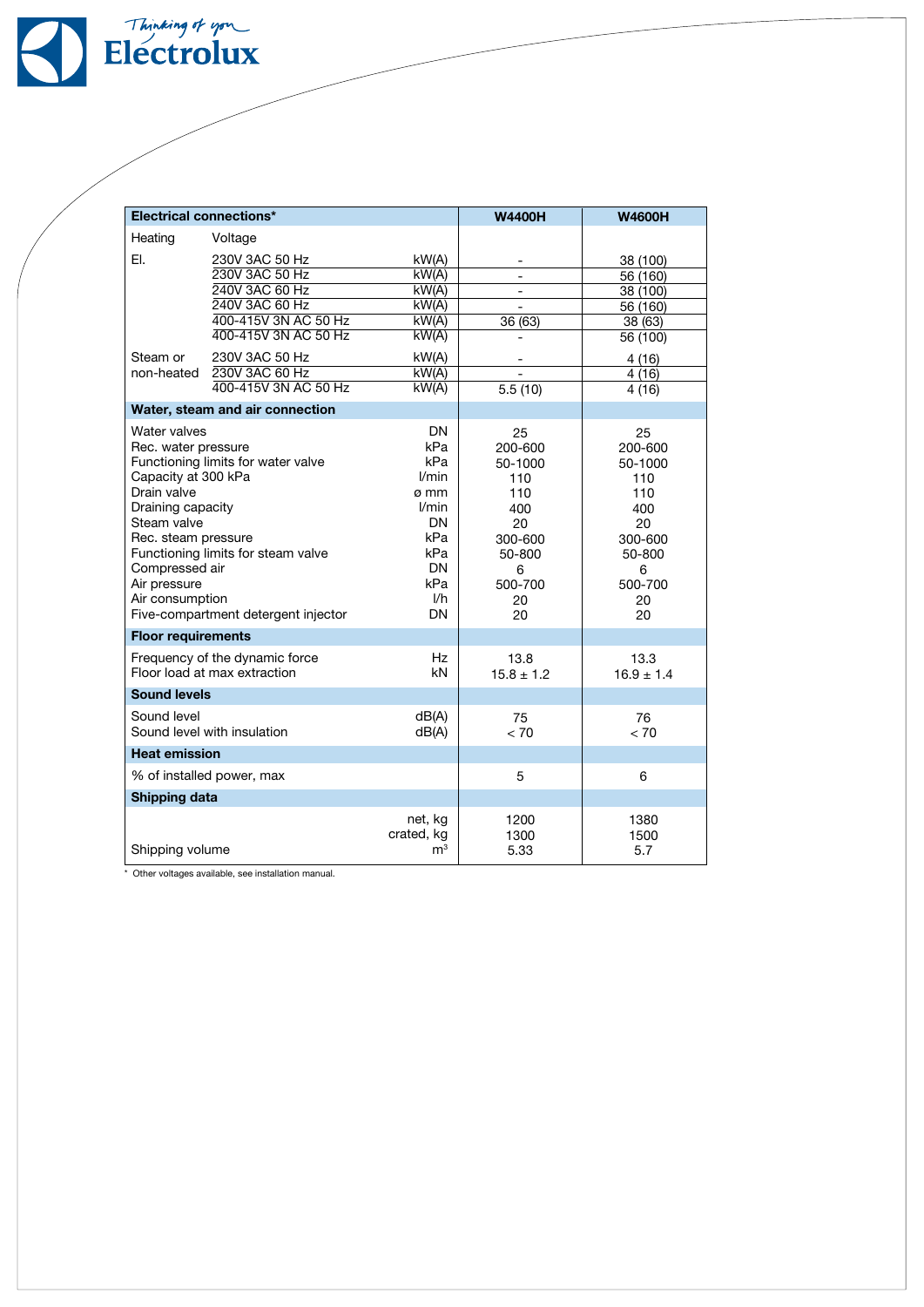| Dimensions in mm         | <b>W4400H</b> | <b>W4600H</b> |  |
|--------------------------|---------------|---------------|--|
| Width<br>A               | 1325          | 1390          |  |
| в<br>Depth               | 1450          | 1585          |  |
| С<br>Height std/tilt+IWS | 1975/2015     | 1975/2015     |  |
| С<br>Height, low foot    | 1890          |               |  |
| std/tilt+IWS<br>D        | 870/910       | 870/910       |  |
| Ea                       | 300           | 300           |  |
| Eb                       | 210           | 210           |  |
| F<br>std/tilt+IWS        | 1815/1865     | 1815/1865     |  |
| G                        | 270           | 270           |  |
| н<br>std/tilt+IWS        | 780/820       | 780/820       |  |
| std/tilt+IWS<br>ı        | 380/420       | 380/420       |  |
| Κ                        | 435           | 435           |  |
| L                        | 425           | 425           |  |
| М                        | 525           | 525           |  |
| N                        | 660           | 660           |  |
| Ο                        | 2235          | 2225          |  |
| P                        | 950           | 935           |  |
| R                        | 830           | 815           |  |
| S                        | 370           | 325           |  |
| т                        | 2205          | 2200          |  |
| U                        | 1140          | 1120          |  |
| ۷                        | 345           | 300           |  |

- 1 Control panel
- **2** Door opening ø 535 3a Five-compartment detergent injector for powder
- detergent, front (optional) 3b Five-compartment detergent injector for powder detergent, right hand side (optional)
- 4 Cold water connection<br>5 Hot water connection
- Hot water connection
- 6 Third water connection (optional)<br>7 Steam connection
- **7** Steam connection<br>**8** Drain
- Drain
- 9 Electrical connection<br>10 Compressed air conn
- Compressed air connection 11 External liquid detergent connections, 6 pcs ø
- 10 mm, 1 pc ø 16 mm and 1 pc ø 20 mm
- 12 Water connection, liquid detergent injector (optional) 3/4"
- Ea B 3a A 1 C 2 D 6712B 3a 3b Eb



Thinking of upre